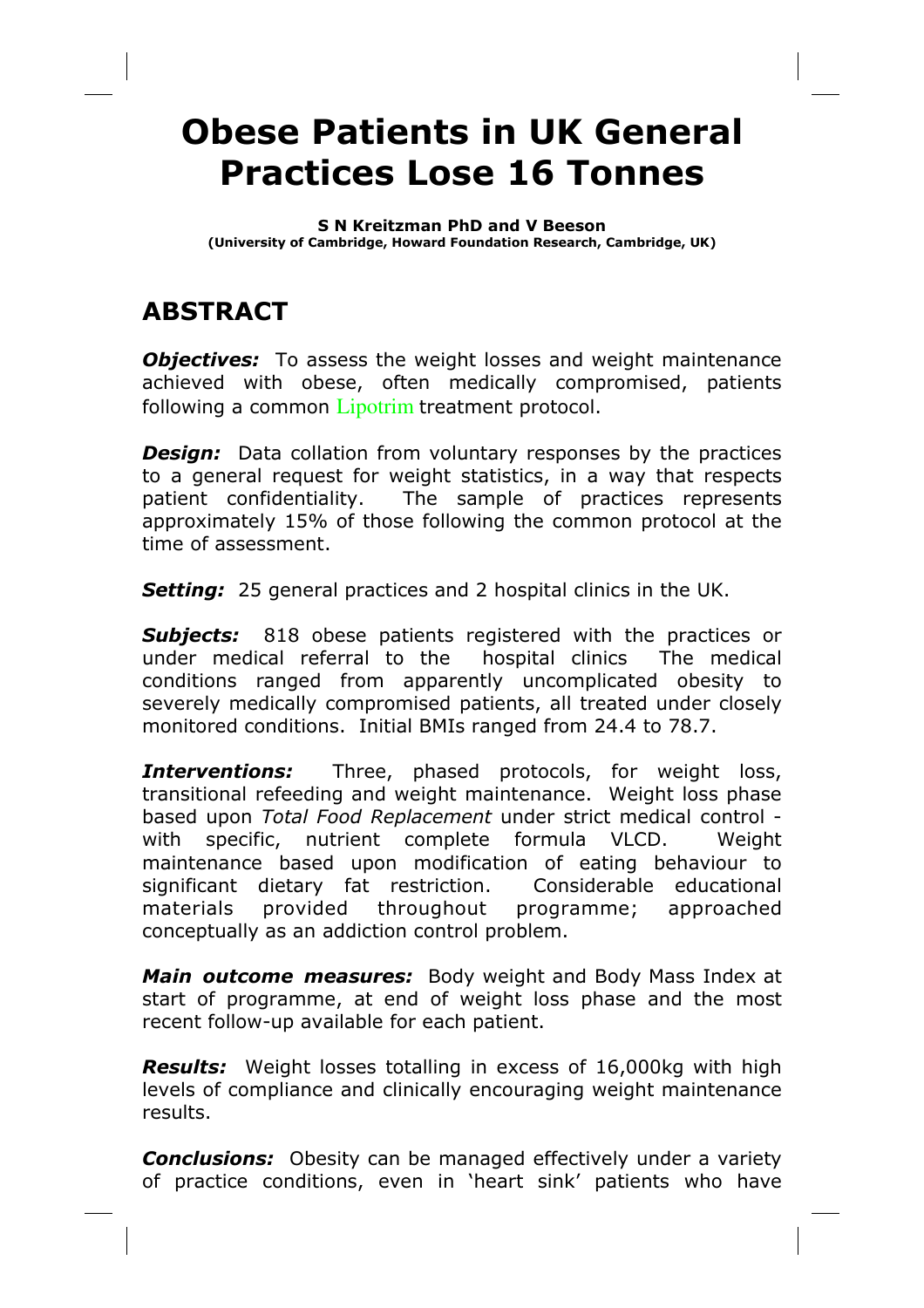repeatedly failed in the past to control their weight, despite the best efforts of the clinical team.

## INTRODUCTION

Despite the prevalent academic knowledge of the medical problems associated with obesity (1-13), the frequent failure to achieve weight loss in obese patients has discouraged many practitioners from using weight loss as a primary treatment (2,18). Unless obesity is tackled, however, the scenario of a possible 25% of the population being obese by the year 2005 instead of the Health of the Nation target levels of 6 to 8 percent as in 1990  $(14,15)$ , will continue to be a health care frustration.

The impact of effective obesity treatment in general practice, however, is very dramatic. When patients with type II diabetes lose significant weight quickly, glycaemic control is improved better than the same weight loss achieved more slowly, and this appears robust even in patients where some weight is regained (7, 9, 10, 11, 16, 17).

In non insulin dependent diabetes mellitus (NIDDM), hypoglycaemic agents are generally stopped within a week or two (9). An impressive percentage of patients with hypertension have also been able to reduce dosage or totally eliminate medication, often after only modest weight loss (7,11).

The impact of such major health improvement sin patients with long-standing and progressive disease provides the momentum for practices to continue to devote effort and resources to obesity management (25).

This paper reports a META-AUDIT of weight loss and maintenance results from ongoing obesity management programmes in UK general medical practice sites and hospital clinics following a common treatment protocol.

# Total weight lost by 818 patients was 16,211kg (16+ tonnes).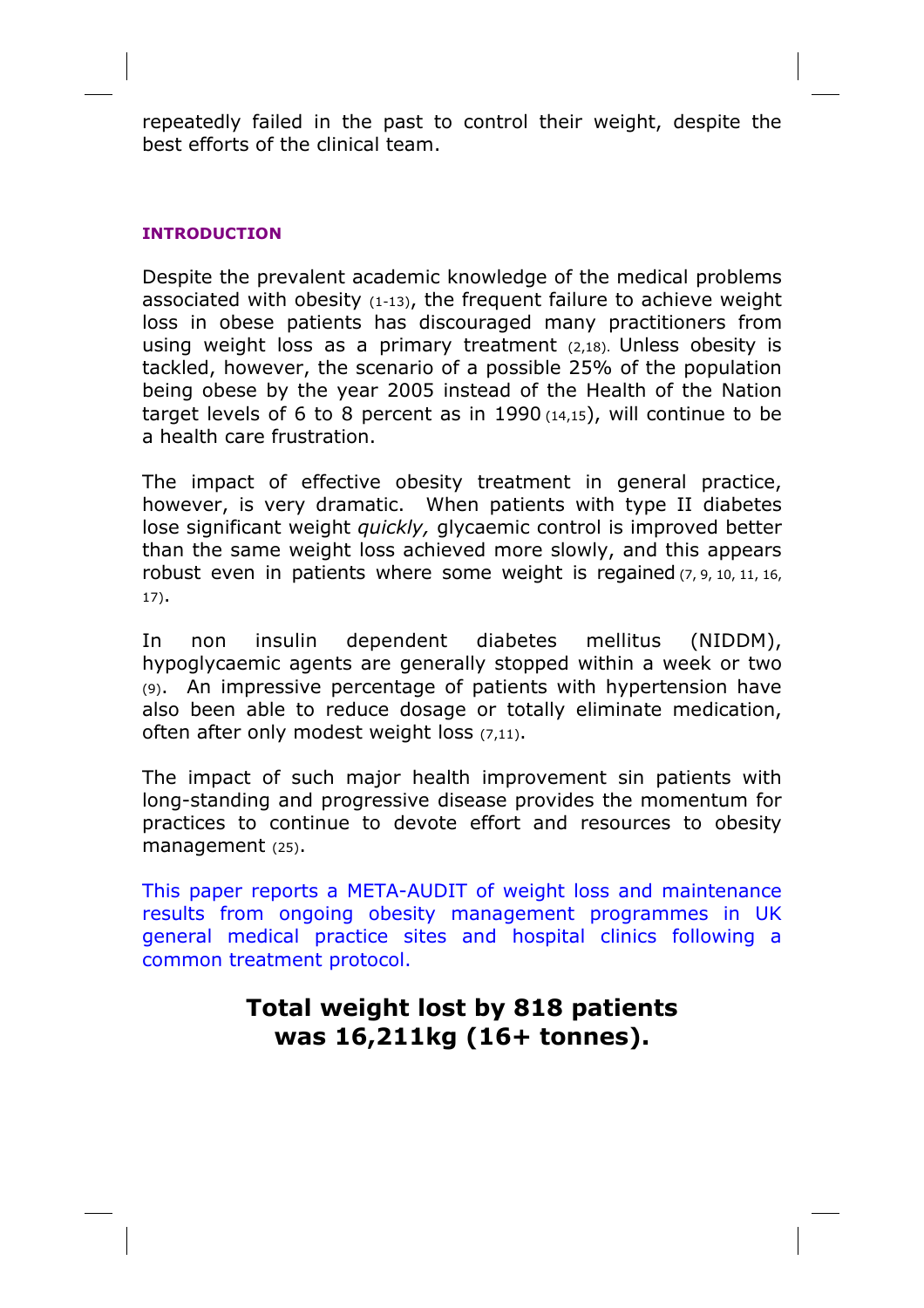#### METHODS

# Meta-Audit

Weight information relating to the obesity control programmes was obtained from 25 UK general practices and 2 hospital clinics. Patients were not identified to the investigators, except by a sequential code number at each site.

The information provided from each location included height, initial weight and date, end of weight loss phase (refeed) weight and date, and the last recorded follow-up weight and date. About half of the patients were still in the weight loss phase of the protocol at the time of the audit. This posed analytical dilemma. It was decided to treat the weight of those still dieting at the date of audit as if it were a refeed weight with a maintenance time of zero. Only in the separate maintenance data analysis does the category of refeed refer purely to those patients who have completed their weight loss phase and resumed conventional food for at least one month.

# PROTOCOL

At each site, patients join the programme solely at the medical discretion of the doctor who is versed in the protocol. In accordance with NHS practice, there is no financial consideration to the practice, from any source.

The role of the GP is primarily the medical selection of appropriate patients and the monitoring of prescribed medications, which often have to be reduced or stopped as a result of the weight loss. Patients are seen weekly, usually by a designated and trained practice nurse. In rare cases, extremely medically fragile patients are dieted and these cases are generally seen regularly by the GP.

In general practice, the GP orders the Lipotrim formula foods weekly by positive release using a Special Order. This assures that patients cannot obtain the diet from the chemist without the knowledge and approval of the GP who is properly informed about the Lipotrim programme (26-28).

The Lipotrim is a nutrient complete very low calorie diet (VLCD) formulation. The diet is purchased from a local Pharmacist. This is the patient's only access to the diet. Control of access is totally under the GP's authority.

Patients are expected to comply with the rigid diet and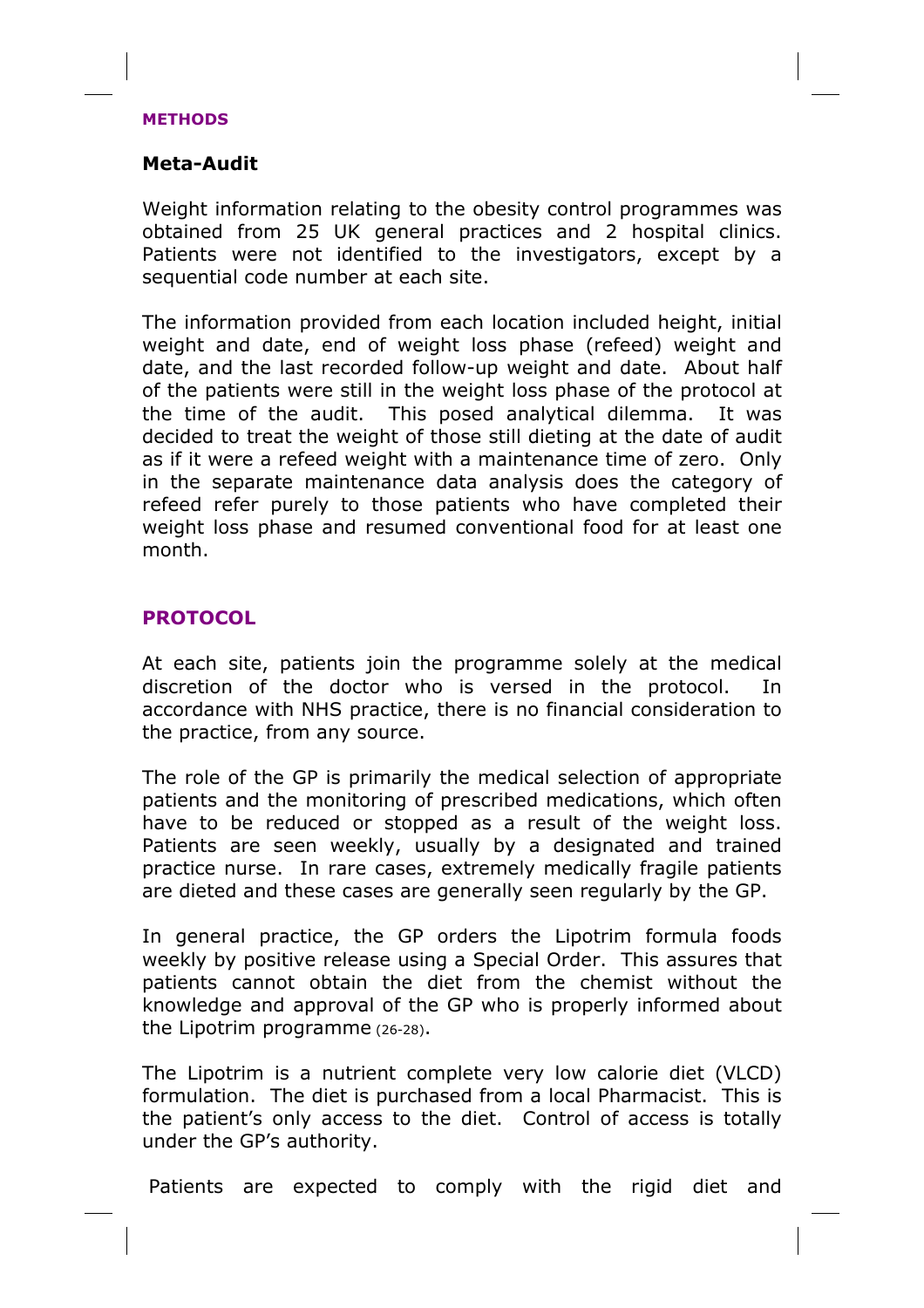maintenance protocols. These are explained in detail by written material, video and audio taped sessions. Interactive lecture sessions are provided for patients and staff. Most practices limit the number of patients treated at any one time. Available places are rapidly filled from a waiting list.

|                                       |                                                  | <b>TABLE 1</b> |              |      |  |  |
|---------------------------------------|--------------------------------------------------|----------------|--------------|------|--|--|
| <b>TOTAL POPULATION (n = 818)</b>     |                                                  |                |              |      |  |  |
| <b>Measure</b>                        | <b>Median</b><br>$+$ /SD<br><b>Mean</b><br>Range |                |              |      |  |  |
| <b>Start Weight</b>                   | 97.5                                             | 19.8kg         | (60.2 220)   | 93.8 |  |  |
| <b>Refeed Weight</b>                  | 77.7                                             | 15.9kg         | 154)<br>48.1 | 74.2 |  |  |
| <b>Start BMI</b>                      | 36.1                                             | 6.3            | (24.4 78.7)  | 34.9 |  |  |
| <b>Refeed BMI</b>                     | 28.8                                             | 5.14           | (19.8 60.0)  | 27.6 |  |  |
| Average Weight (kg) Lost Per Patient  |                                                  |                |              |      |  |  |
|                                       | 19.7                                             | 11.4           | (0.4 121.6)  | 17.4 |  |  |
| Rate of Weight Loss (clinic averages) |                                                  |                |              |      |  |  |
| kg per week                           | 1.47                                             | 0.26           | (1.08 2.10)  | 1.41 |  |  |
|                                       |                                                  |                |              |      |  |  |

| <b>TABLE 2</b>                                       |                                 |               |                     |               |  |
|------------------------------------------------------|---------------------------------|---------------|---------------------|---------------|--|
| <b>WEIGHT MAINTENANCE AT LEAST 30 DAYS (n = 414)</b> |                                 |               |                     |               |  |
| <b>I</b> Measure                                     | Mean                            | $+$ / SD      | Range               | <b>Median</b> |  |
| <b>Start Weight</b>                                  |                                 | 94.4 17.8kg   | (60.2 178.7)        | 91.4          |  |
| Refeed<br>Weight                                     |                                 | 72.6 12.9kg   | (48.1 131.3)        | 6.9           |  |
| <b>Last Visit</b>                                    |                                 | 76.4 14.7kg   | (51.0 144.1)        | 73.3)         |  |
| <b>Start BMI</b>                                     | 35.1                            |               | $5.5(24.4 - 56.5)$  | 34.2          |  |
| <b>Refeed BMI</b>                                    | 27                              |               | 4(19.8 40.6)        | 26            |  |
| <b>Last Visit</b>                                    | 28.5                            |               | $4.6(21.2 - 51.9)$  | 27.4          |  |
|                                                      | Average Weight (kg) Per Patient |               |                     |               |  |
| Lost                                                 | 21.8                            |               | 11.3(4.066.2)       | 19.3          |  |
| Regained                                             | 3.8 <sub>1</sub>                |               | 6.7(15.448.8)       | 2.3           |  |
| <b>Length of Time Dieting</b>                        |                                 |               |                     |               |  |
|                                                      |                                 | 119 69.9 DAYS | $(21 - 390)$        | 102           |  |
| <b>Length of Time Since Weight Loss</b>              |                                 |               |                     |               |  |
| 195 182.0 DAYS<br>(30 1183)<br>138                   |                                 |               |                     |               |  |
| Rate of Weight Loss (clinic averages) kg Per Week    |                                 |               |                     |               |  |
|                                                      | 1.51                            |               | $0.32(0.91 - 2.39)$ | 1.48          |  |
|                                                      |                                 |               |                     |               |  |

# **Results**

The results demonstrate that significant (Table 1) and sustained (Table 2) improvement in the weight of obese patients can be achieved under varied medical practice conditions.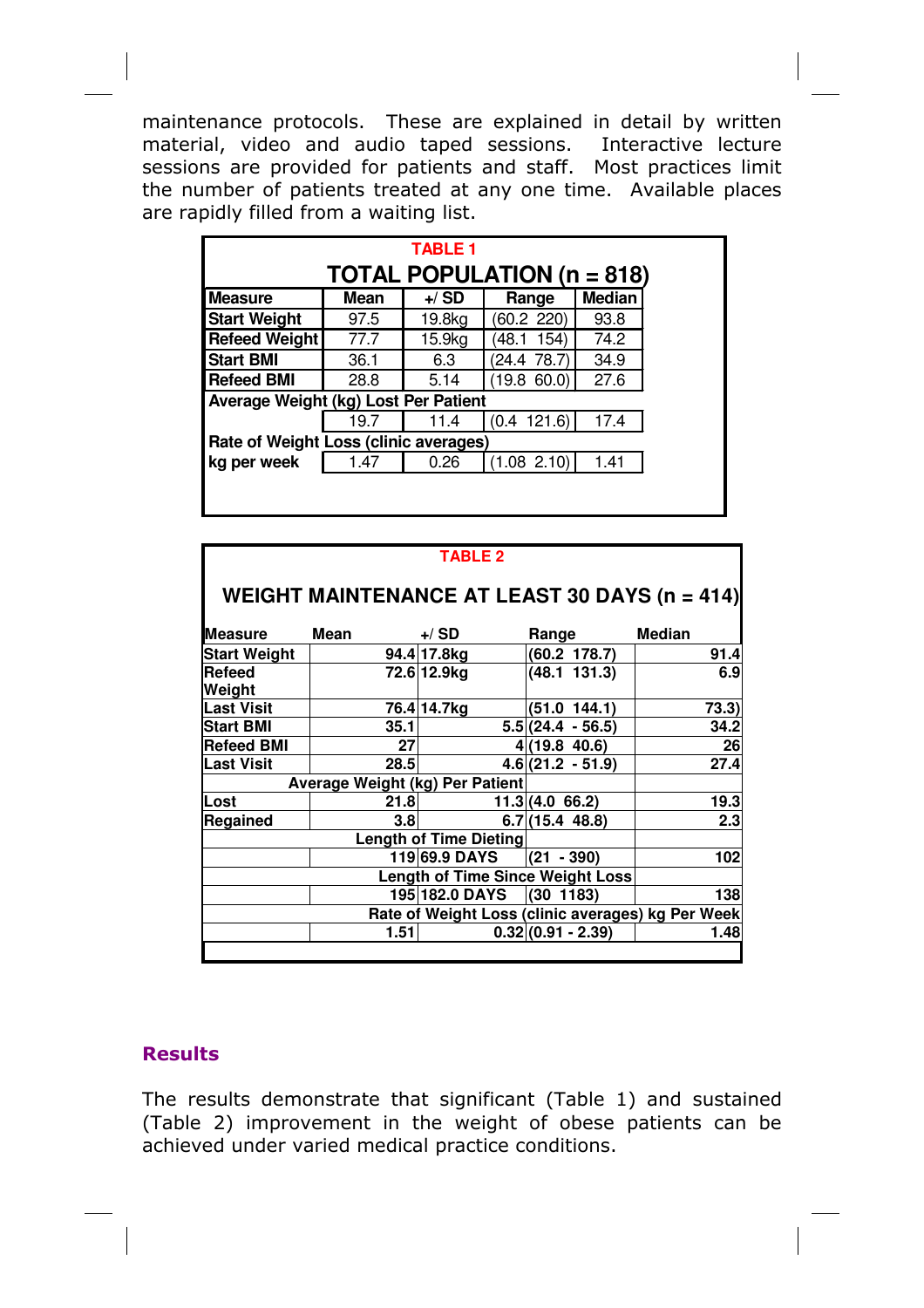

Individual practices were able to achieve a range of mean rates for weight loss in their patients (figure 1). The expected rate of weight loss for full compliance with the programme is an average of 1.46kg per week (1 stone per month). This was achieved.

### MAINTENANCE

A subset of 414 patients, who had completed their weight loss phase at the time of audit and were attempting to maintained their weight, were evaluated.

### MORBID OBESITY

The clinical options for very fat people are limited. Most GPs despair of treating the massively obese. The population in this audit compilation included 215 patients over BMI 40, 30 patients over BMI 50 and 7 patients over BMI 60. Results from these patients are documented in Table 3 A-C respectively. Many of these patients are still in the weight loss phase (see Table 3).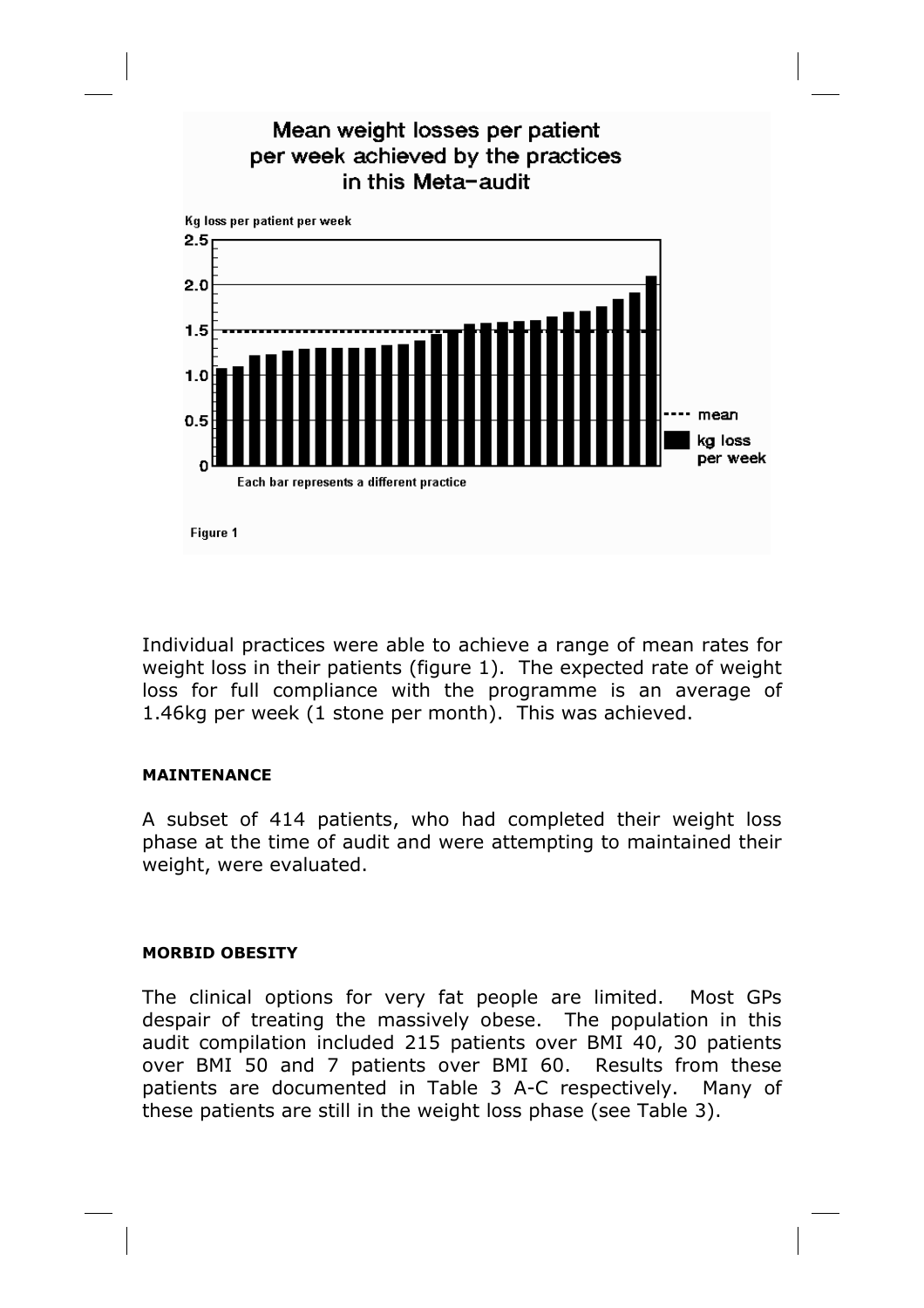| TABLE <sub>3</sub>                                          |       |           |                 |               |  |
|-------------------------------------------------------------|-------|-----------|-----------------|---------------|--|
| PATIENT SUBSET OVER BMI 40 (MORBID OBESITY) (n = 215)<br>A) |       |           |                 |               |  |
| <b>Measure</b>                                              | Mean  | $+$ / SD  | Range           | <b>Median</b> |  |
| <b>Start Weight</b>                                         | 119.7 | 19.5kg    | (86.4 220.0)    | 115           |  |
| Last Visit                                                  | 94.2  | 10.8kg    | (52.2 154.0)    | 92.9          |  |
| <b>Start BMI</b>                                            | 44.3  | 5.6       | (41.1 78.7)     | 42.8          |  |
| Last Visit                                                  | 34.9  | 5.8       | (22.9 60.0)     | 34.5          |  |
| Average Weight (kg) Lost Per Patient                        |       |           |                 |               |  |
|                                                             | 28.1  | 15.4      | $(0.4 \t121.6)$ | 19.3          |  |
| <b>Length of Time Dieting</b>                               |       |           |                 |               |  |
|                                                             | 158   | 87.9 DAYS | 394)<br>(21–    | 147           |  |

| B) PATIENT SUBSET OVER BMI 50 $(n = 30)$ |                               |                   |                  |               |
|------------------------------------------|-------------------------------|-------------------|------------------|---------------|
| <b>Measure</b>                           | Mean                          | $+$ /SD           | Range            | <b>Median</b> |
| <b>Start Weight</b>                      | 148.2                         | 24.8kg            | (95.0 220.0)     | 148.6         |
| <b>Last Visit</b>                        | 111.1                         | 19.0kg            | (56.0 151.1)     | 109.4         |
| <b>Start BMI</b>                         | 55.2                          | 6.7               | $(50.4 \t78.7)$  | 53            |
| <b>Last Visit</b>                        | 41.5                          | 6.4               | (24.9 60.0)      | 41.6          |
| Average Weight (kg) Lost Per Patient     |                               |                   |                  |               |
|                                          | 39                            | 21.9              | $(11.3 \t121.6)$ | 32.9          |
|                                          | <b>Length of Time Dieting</b> |                   |                  |               |
|                                          | 200                           | <b>106.4 DAYS</b> | (35 385)         | 187           |

| PATIENT SUBSET OVER BMI 60 (n = 7)<br>C) |                                      |                    |               |               |
|------------------------------------------|--------------------------------------|--------------------|---------------|---------------|
| <b>Measure</b>                           | Mean                                 | $+$ / SD           | Range         | <b>Median</b> |
| <b>Start Weight</b>                      | 161.2                                | 29.5kg             | (135 220)     | 155           |
| <b>Last Visit</b>                        | 109.2                                | 10.1 <sub>kg</sub> | (100.7 128.5) | 105.2         |
| <b>Start BMI</b>                         | 65.7                                 | 6.2                | (60.6 78.7)   | 63.2          |
| <b>Last Visit</b>                        | 45.6                                 | 9.2                | (31.1 60.0)   | 43.6          |
|                                          | Average Weight (kg) Lost Per Patient |                    |               |               |
|                                          | 52.3                                 | 32.8               | (26.5 121.6)  | 45.3          |
| <b>Length of Time Dieting</b>            |                                      |                    |               |               |
|                                          | 219                                  | 102.4 DAYS         | (98, 364)     | 196           |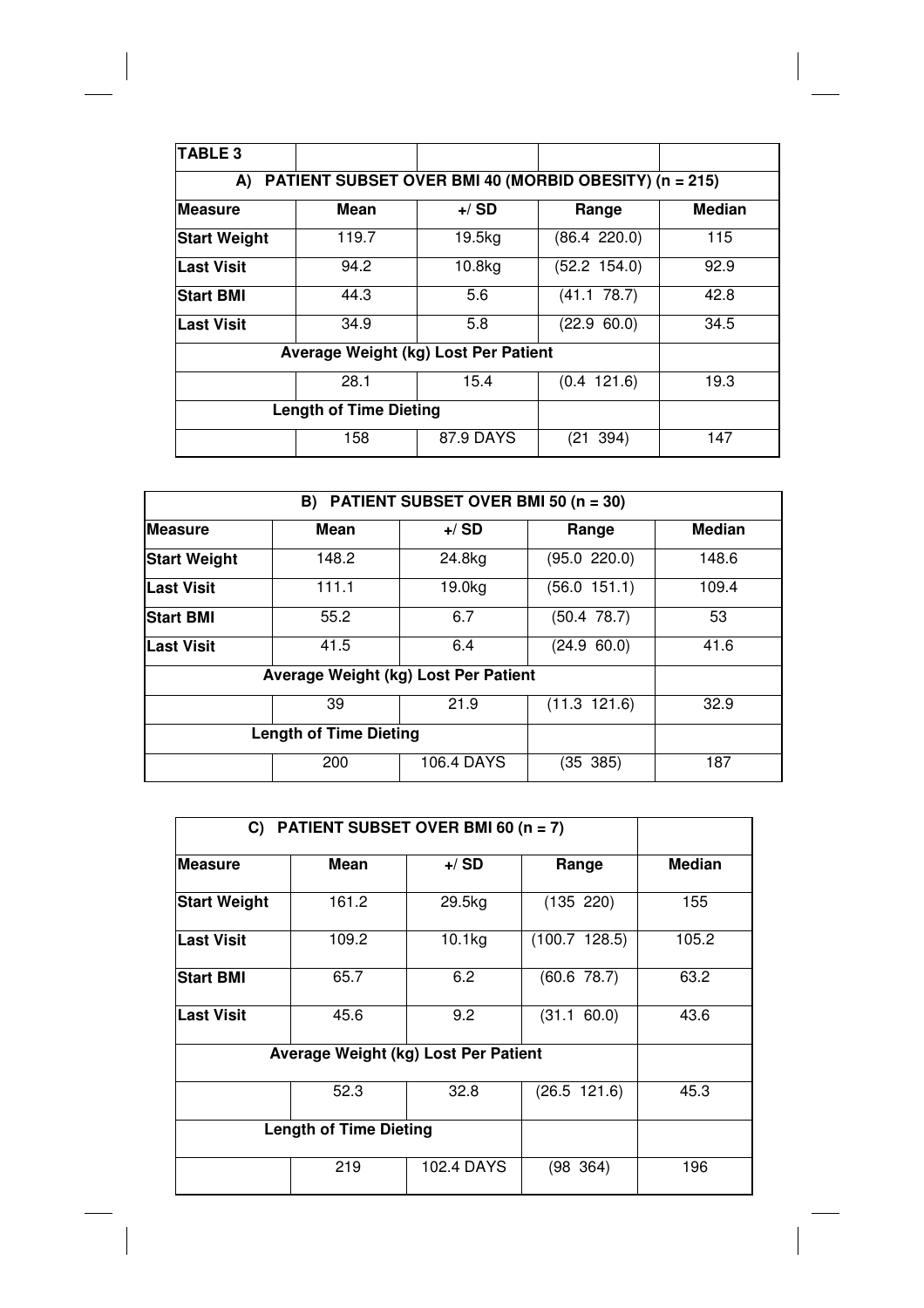#### **DISCUSSION**

The widespread apathy apparent in the general medical reluctance to deal with the obesity problem stems from a long history of futile efforts. Whether this is related to the ineffective modes of treatment offered, a general lack of understanding by either the patient or health professional, or a combination of both, is not clear. The prevailing view has become 'diets do not work' (18, 27). This view needs to be altered to reflect the very real difference between dieting protocols. Some standard weight reduction diets can work for some overweight patients. Applying the same approaches to the obese, however, will frequently result in failure. Obese patients require a more decisive treatment protocol (28). Rates of weight loss achieved per practice were shown in Figure 1.

The premise that weight control is futile is unjustified and clinically insupportable when one considers that obesity itself is a risk factor for many serious clinical conditions (19). A large proportion of normal surgery time is spent dealing with many minor ailments, which are fundamentally weight related and which can escalate into serious disease when the weight problem reaches obesity (Body Mass Index  $>$ 30) (20). Obesity occurring within a family unit can compromise the well being of that unit. The family 'ill health' is particularly problematic when the mother is obese. Depressive states and impaired quality of life (8) can affect a significant part of the patient's daily routine and impact on the rest of the family members. A multiplicity of problems can be traced to obesity within the family.

Much is said about the need to educate and modify lifestyle (20), but the impact of dietary education is considerably grater when the patient is in a positive state of mind, with improved self esteem resulting from weight loss. Sedentary lifestyles are often a consequence of the excessive weight. With weight loss, most patients become significantly more active. This has been shown to increase the probability of maintenance of the lost weight (21).

For the obese, clinical weight goals may not necessarily be to achieve thinness. A more immediate goal may be to control elevated blood sugar or high blood pressure. It may be to allow the patient access to certain surgical procedures, for blood lipid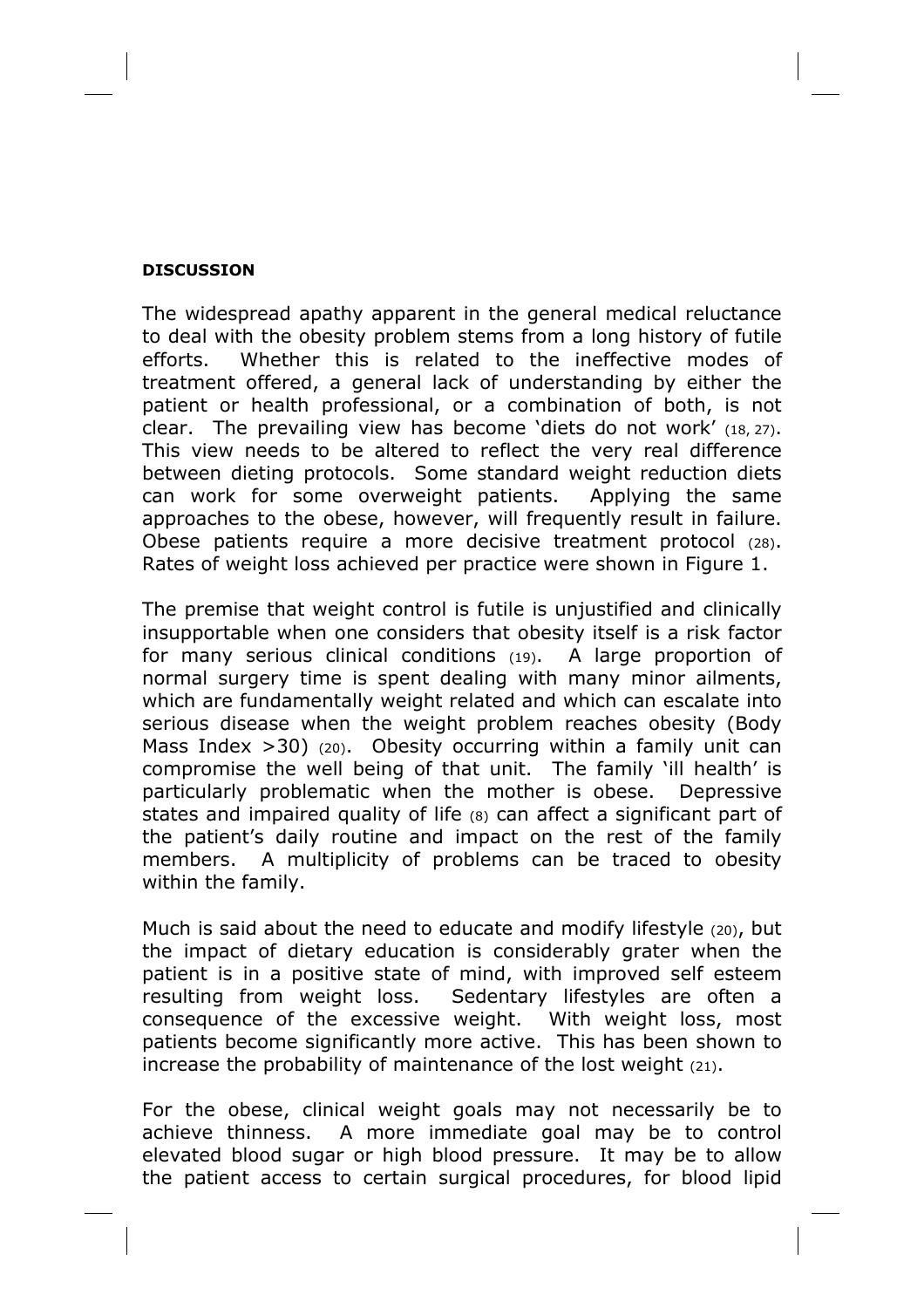control or increased mobility or pain relief in an arthritic patient. Clinical judgement will require consideration of age, lifestyle and medical condition in setting realistic weight targets for an individual patient. The current 'fashion figure' is not the appropriate determinant of the weight target in the obese.

Weight regain needs to be put into perspective. The percentage of patients maintaining weight loss after medical obesity treatment far exceeds previous statistics (22). Long term weight maintenance at encouraging levels is now commonly reported for medical VLCD programmes (23,24), particularly when these include behavioural modification. There are no permanent cures for obesity. Despite this, an increasingly large number of patients can manage to maintain control for long periods after weight loss, albeit to varying degrees. A patient, however, who has lost 100kg and has regained 50kg is still 50kg lighter. This is particularly important where the lowered weight has allowed

necessary surgery to be performed or improved another condition. The evidence of Wing, previously cited, and others  $(7, 11, 16, 17)$ , suggests that some health benefits of weight loss (glycaemic control) can outlast the weight loss.

Dropout rates are important, but difficult to document. While the weight losses in this assessment are dramatic, no weight programme is universally successful. It is especially difficult to assess the proportion of non-starters from the data available. The referral procedures into the programme vary widely from site to site. At some sites, access to the programmes is exclusively based upon the medical requirement for weight loss in an attempt to mitigate a pre-existing clinical condition. These referred patients are sometimes reluctant to comply or are disinterested in weight loss. In others, there is a component of self-referral, although the regulation of admission to the programme still remains entirely under the control of the practice. How many patients are referred to the programmes and decline participation cannot be estimated from the data available.

Also difficult to document accurately are the percentages of patients who attempt the protocol but find the initial days too difficult for their current level of motivation. Some practices provided data from those patients who failed to attend beyond 1 week, but most did not.

Our analysis, therefore, includes all patients who participated for at least 2 weeks. The data demonstrates that established patients complete the course. Figure 2 depicts the fraction of the 818 patients who stopped dieting within monthly intervals.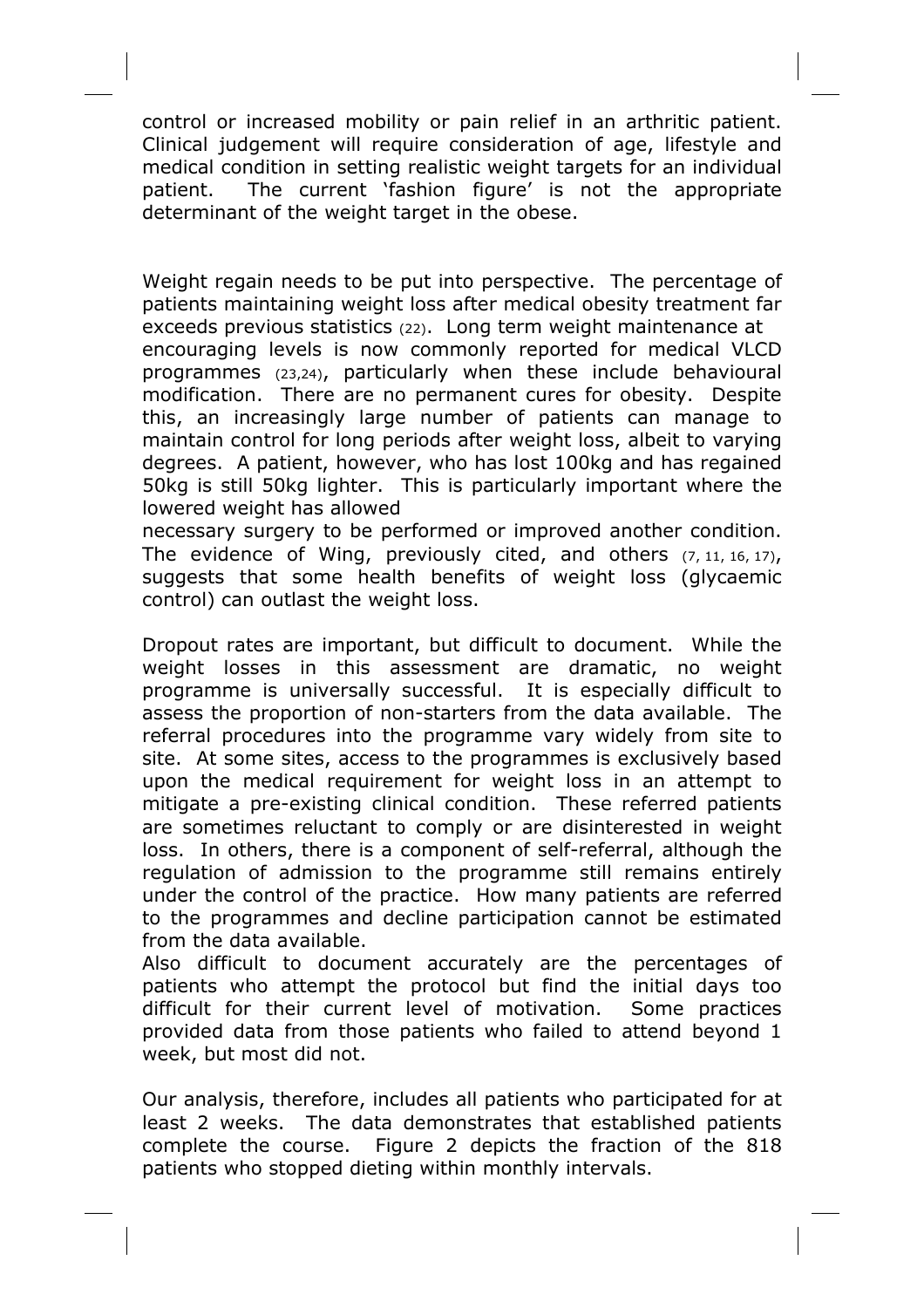

In Figure 3, the mean BMI changes for the subset of patients who ceased dieting within those monthly checkpoints are presented. Patients conclude dieting for many and varied reasons, only one of which is non-compliance and failure. These failures are included in the 6 percent (51 patients) of patients who discontinued during the first 4 weeks of treatment. Patients stop when they have achieved clinical goals, as discussed previously. It is evident from this graph that patients, on average, continue their weight loss programmes until they are no longer obese, regardless of their BMI at the start.

#### References